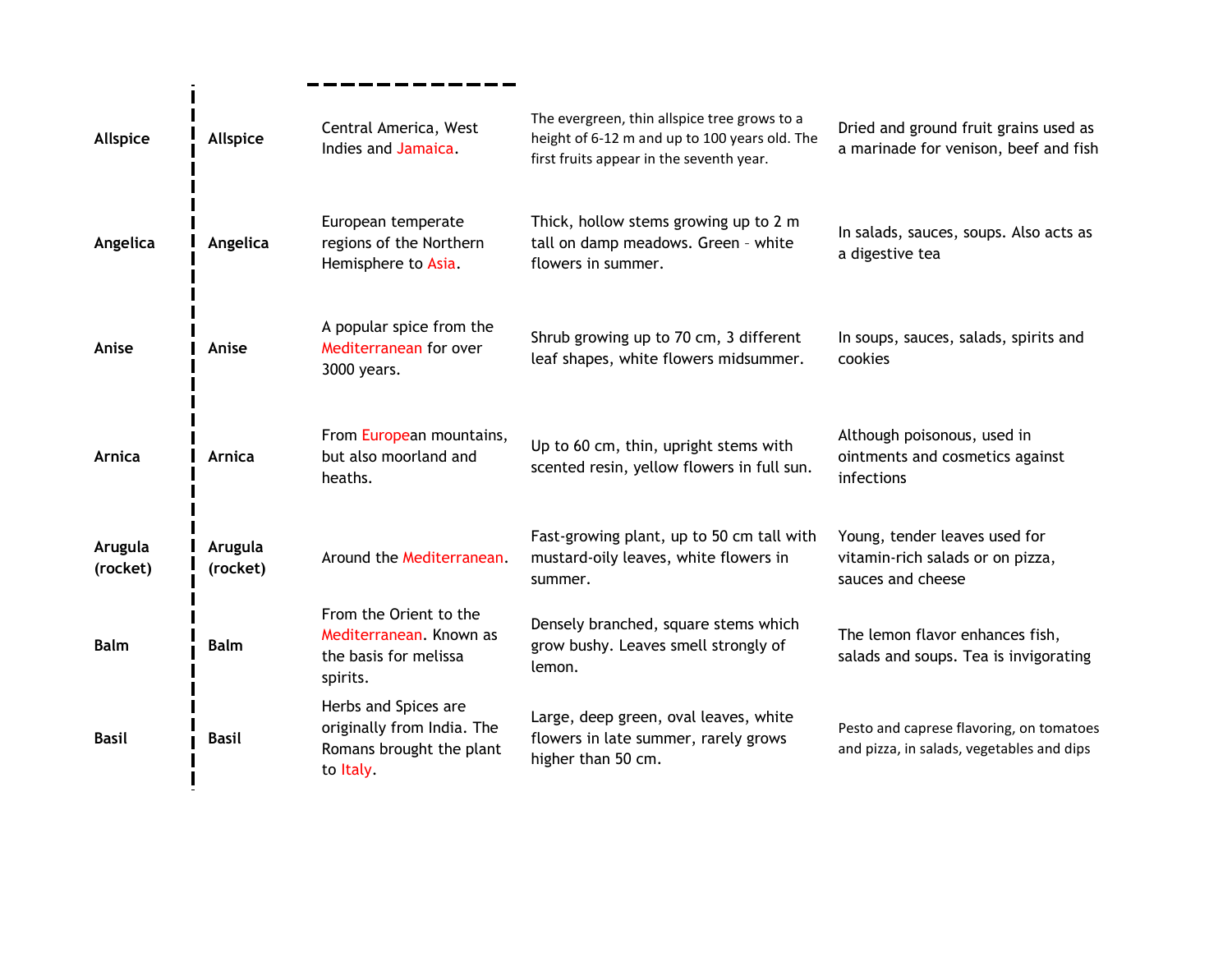| <b>Borage</b>     | <b>Borage</b>     | Originally from Arabia,<br>came via Spain to Northern<br>Europe.                                       | Bushy plant with bristly stems, growing<br>up to 80 cm, blue, star-shaped flowers.                                             | Chopped leaves in cottage cheese<br>and soups                                                                                                             |
|-------------------|-------------------|--------------------------------------------------------------------------------------------------------|--------------------------------------------------------------------------------------------------------------------------------|-----------------------------------------------------------------------------------------------------------------------------------------------------------|
| <b>Capers</b>     | <b>Capers</b>     | All around the<br>Mediterranean, mostly<br>from Marseille, Nice and<br>Sicily.                         | Thorny shrub up to 1 m tall, round,<br>smooth leaves with white-pink flowers;<br>often grows wild.                             | Flower buds in sauces and salads, In<br>Italy with veal (vitello tonnato)                                                                                 |
| Caraway           | Caraway           | Coming from Europe across<br>the Mediterranean to Asia.                                                | Biennial plant. In the first year pinnate<br>leaves, then later up to 1 m tall stems<br>and white flowers.                     | The flower seeds are used in bread,<br>brandy, roasts, goulash and cabbage                                                                                |
| <b>Cardamom</b>   | Cardamom          | Originally from India,<br>Ceylon, Malaysia. Today<br>Vietnam, Tanzania and<br>Madagascar among others. | Ginger-like shrub, 2-3 m tall, lance-<br>shaped leaves and yellow flowers from<br>which mature small green capsules<br>emerge. | The green seeds from the capsules<br>are a typical spice in Asian and<br>Arabic cuisine: masala, chai,<br>gingerbread, mulled wine and spiced<br>biscuits |
| Cayenne<br>pepper | Cayenne<br>pepper | South and Central America,<br>grows from the fruits of<br>birdseye chilies.                            | Pointed, yellow to red fruits. Berries are<br>dried and finely ground.                                                         | 20 times hotter than paprika, used in<br>Asian dishes, stews, soups                                                                                       |
| Celery            | Celery            | Coastal regions of Europe,<br>mainly from the<br>Mediterranean.                                        | Celery grows thin, branched taproots<br>with strong stems and green, pinnate<br>leaves.                                        | For soup flavoring. Sticks used for<br>dipping, the leaves in salads, the<br>tubers as a side dish                                                        |
| Chamomile         | Chamomile         | Originally called feverfew,<br>comes from South East<br>Europe and North Asia.                         | Low, bushy herb with white flowers<br>around a yellow head, very fragrant, up<br>to 50 cm tall.                                | In the past for gynecological<br>disorders, antibacterial in tea for<br>stomach and intestinal problems                                                   |
| Chervil           | Chervil           | From the Caucasus to Asia.                                                                             | Up to 70 cm tall. Bushy, curly leaves<br>resembling carrot greens (related to<br>parsley).                                     | As a herb in soup, with chicken and<br>seafood or as garnish on vegetables.<br>Aids digestion as a tea                                                    |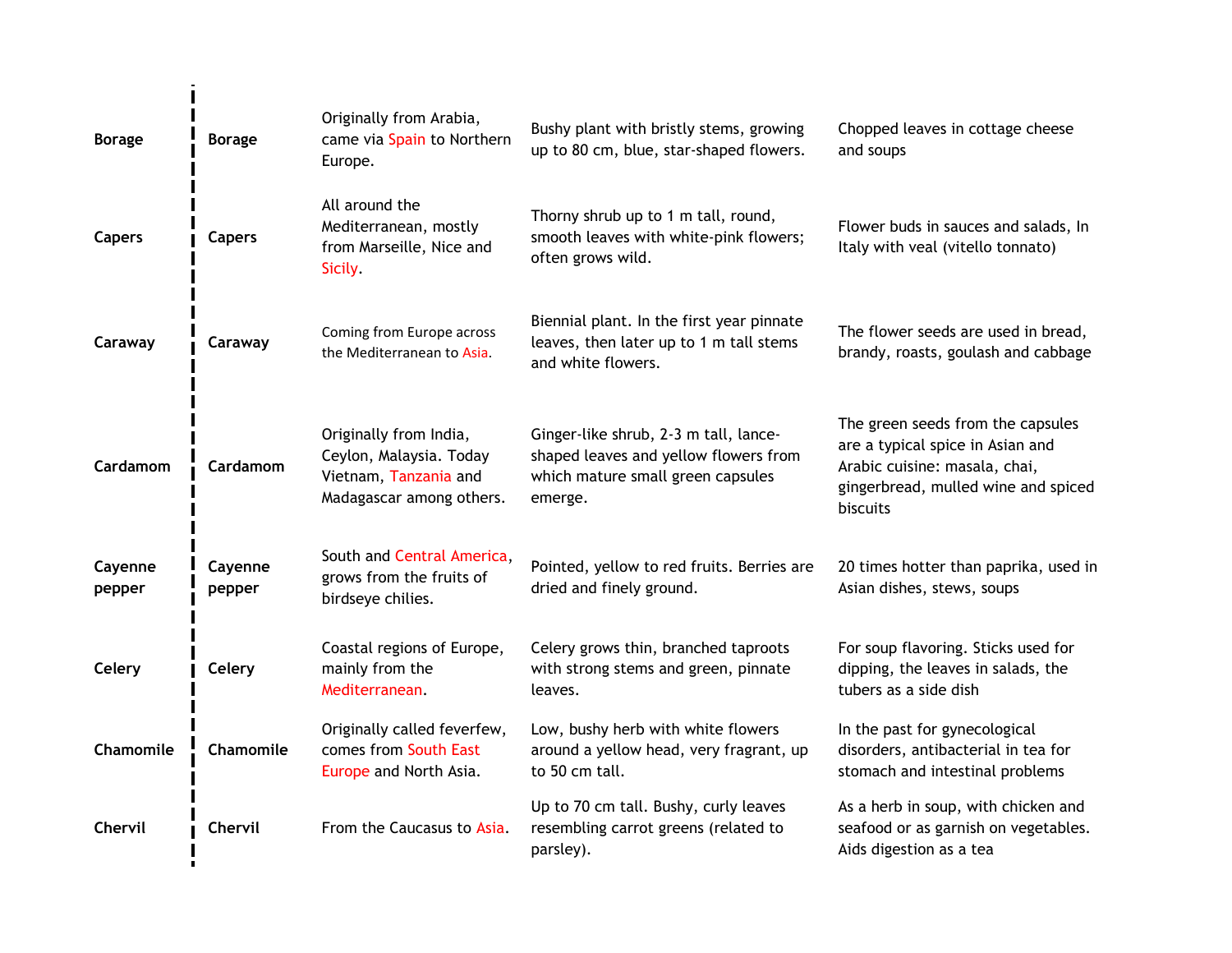| Chili            | Chili            | Originally from South and<br>Central America. Today it<br>grows almost anywhere.  | The round, tapering chilies are either<br>green (unripe), yellow or red.                                       | In Asian cuisine, but also in Latin<br>American dishes                                                           |
|------------------|------------------|-----------------------------------------------------------------------------------|----------------------------------------------------------------------------------------------------------------|------------------------------------------------------------------------------------------------------------------|
| <b>Chives</b>    | <b>Chives</b>    | Central Europe, but also the<br><b>Rocky Mountains</b><br>and Himalayas.          | Perennial bulb plant with up to 30 cm<br>long tubular leaves. High levels of<br>vitamin C.                     | Chives season salads, cottage cheese,<br>eggs, sauces, sandwiches and fish<br>dishes                             |
| Cinnamon         | Cinnamon         | Sri Lanka (Ceylon), and<br>Central America,<br>Indonesia, Madagascar.             | The cinnamon tree grows up to 20 m tall<br>and has shoots up to 2 m long from which<br>the bark is peeled off. | Ground cinnamon bark (sticks) used<br>with desserts, pastries, tea and<br>mulled wine                            |
| <b>Cloves</b>    | <b>Cloves</b>    | Indonesian Moluccas so-<br>called Spice Islands and<br>Madagascar.                | The evergreen clove tree grows up to 15<br>m tall, laurel-like leaves with reddish<br>flower buds.             | The dried, sharp buds flavor meat,<br>game, poultry and red cabbage                                              |
| <b>Cress</b>     | <b>Cress</b>     | Originally from the Near<br>East, also in the EU. Burial<br>gift of the Pharaohs. | This "savory" grows up to 50 cm and has<br>small, oval-shaped, pinnate leaves with<br>white-reddish flowers.   | Cottage cheese, salad, soups, sauces                                                                             |
| Cumin            | Cumin            | From India, Iran,<br>Indonesia, China and the<br>southern Mediterranean.          | The powder is ground from the brown,<br>dried fruits (similar to caraway) of this<br>Asian goutweed plant.     | Classic spice of Indian, Turkish, South<br>American and African cuisine. Often<br>in chili con carne and falafel |
| <b>Dandelion</b> | <b>Dandelion</b> | Native wild meadow plant<br>in the Northern<br>Hemisphere.                        | Up to 40 cm tall, smooth stems with non-<br>poisonous milky juice, from spring<br>yellow, serrated petals.     | Green leaves used in salads, with<br>potatoes and eggs. Also cooked as<br>a vegetable                            |
| Dill             | Dill             | From Asia. The Egyptians<br>and Romans brought the<br>herb to Europe.             | Similar to fennel, up to 1 m tall, hollow<br>stems with pinnate leaves, yellowish<br>flowers.                  | The fresh leaves spice up fish,<br>vegetables and salads. Also added to<br>pickled cucumbers                     |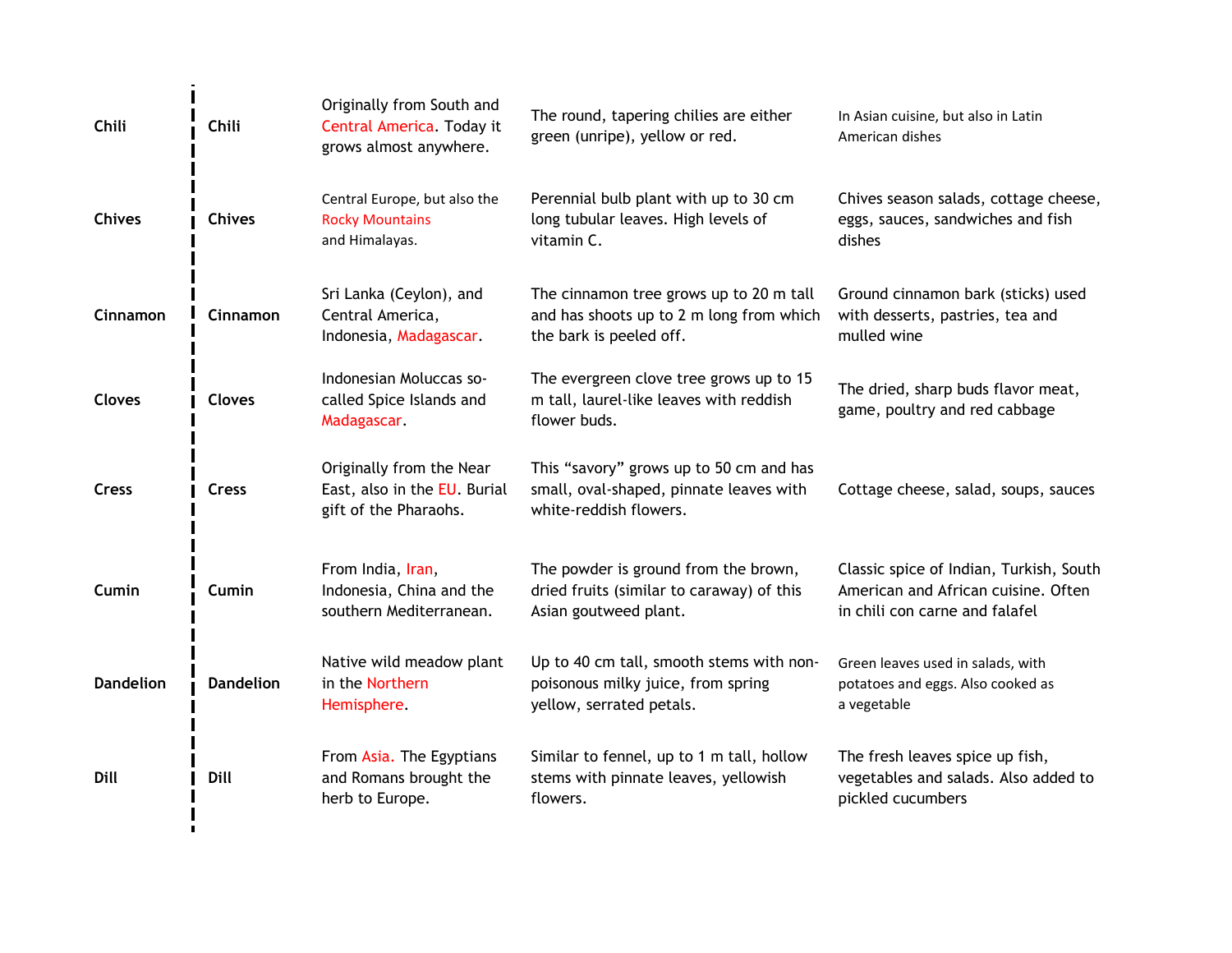| Elecampane         | Elecampane  | From Asia, the plant<br>crossed the Mediterranean<br>to Europe.                           | Perennial up to 2 meters tall, up to 50<br>cm wide, oval leaves, loves sun and<br>humidity.            | The roots are rich in essential oils,<br>used in desserts and tea                                             |
|--------------------|-------------|-------------------------------------------------------------------------------------------|--------------------------------------------------------------------------------------------------------|---------------------------------------------------------------------------------------------------------------|
| Fennel             | Fennel      | From the Mediterranean to<br>India, China, the Balkans,<br>England and USA.               | Up to 1.50 m tall with blue-green leaves.<br>Seeds up to 12 mm long, yellow flowers<br>in summer.      | Seeds used for tea and bread,<br>vegetables and fish                                                          |
| Gentian            | Gentian     | Mountain pastures in south<br>and central<br>European mountain ranges.                    | Up to 1.40 m high, strong stems, blue or<br>yellow flowers in summer, prefers stony<br>ground.         | Aids digestion in tea and herbal<br>drinks as well as digestive spirits                                       |
| Ginger             | Ginger      | South and Central Asian<br>tropics, India, China,<br>Japan, South America.                | Reed-like plant up to 1 m tall, long,<br>narrow leaves with yellow-red flowers.                        | Grated roots in Asian food, poultry,<br>lamb, fish and stews                                                  |
| <b>Horseradish</b> | Horseradish | From Southern Europe to<br>Asia. In Europe for 800<br>years.                              | Vigorous plant with wide, 1 m long<br>leaves. In summer up to 1.5 m long white<br>flowering stem.      | Grated roots a perfect condiment for<br>beef, eggs and salmon                                                 |
| Juniper            | Juniper     | Central Asia and all of<br>Europe, mostly<br>Mediterranean regions.                       | Evergreen coniferous plant, from 20 cm<br>to 12 m tall (depending on location).<br>Blue-black berries. | Classic condiment with game, deer<br>and lamb. Also good with beef, pork<br>and cabbage. Basis for gin making |
| Lavender           | Lavender    | From all the Mediterranean<br>countries. Used for<br>centuries to alleviate<br>headaches. | Up to 60 cm tall shrub with narrow,<br>aromatic leaves. In summer purple<br>flowers.                   | One of the "Herbes de Provence",<br>suitable for fish, meat and stews                                         |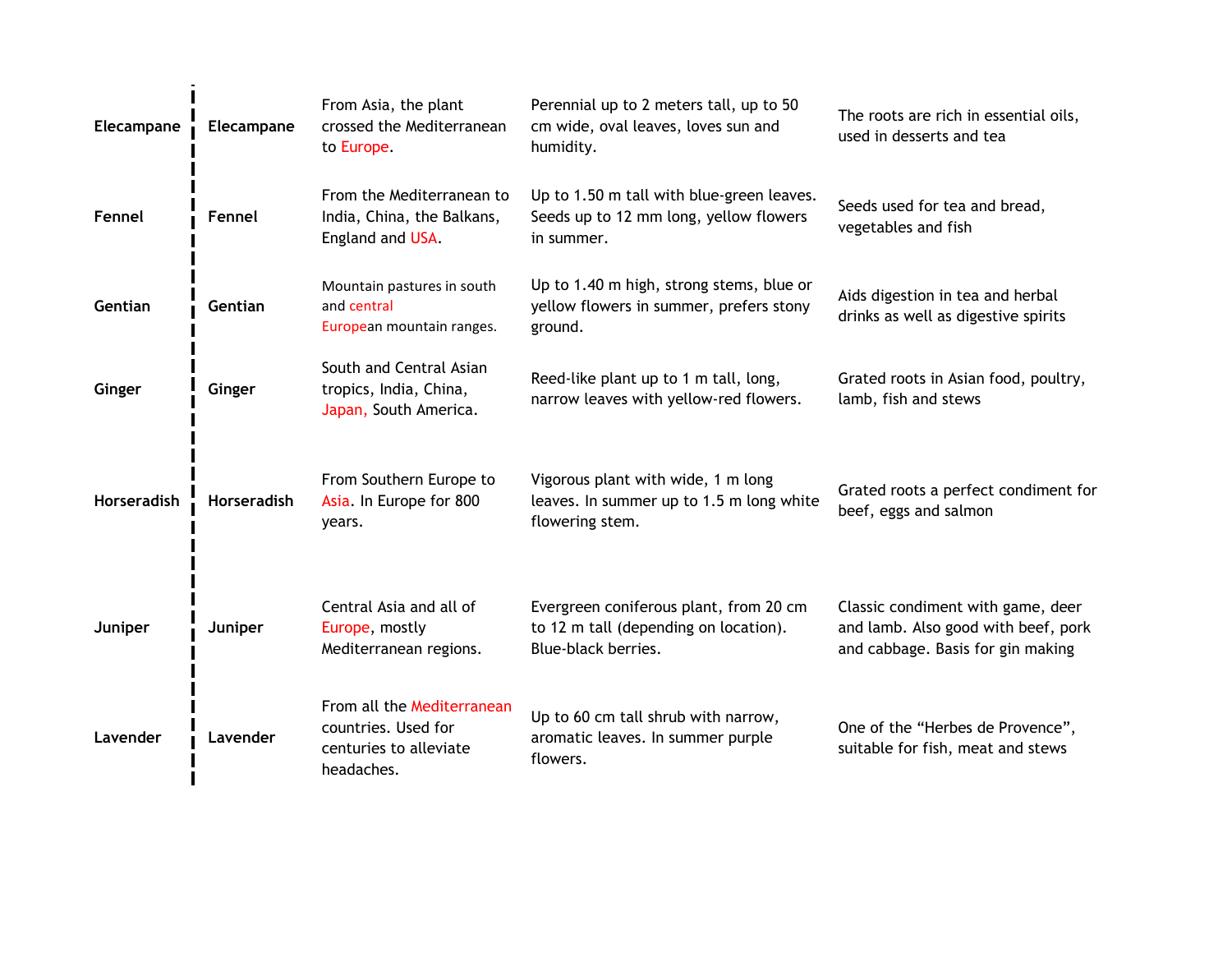| Lemongrass     | Lemongrass     | From India via Africa to<br>Central America.                                                                                                                      | The 1.8 m tall grass with green stalks at<br>the top, and white stalks in the bottom<br>third, contains essential oils.           | A must in Asian cuisine. Goes well<br>with fish, and chutneys                                                                 |
|----------------|----------------|-------------------------------------------------------------------------------------------------------------------------------------------------------------------|-----------------------------------------------------------------------------------------------------------------------------------|-------------------------------------------------------------------------------------------------------------------------------|
| Mace           | Mace           | Mace is produced from<br>Nutmeg trees grown<br>in Indonesia (75%),<br>Grenada (20%), India,<br>Malaysia, Papua New<br>Guinea, Sri Lanka and<br>Caribbean islands. | Mace is made from the edible crimson<br>colored aril which surrounds the edible<br>seed of the nutmeg tree (see Nutmeg<br>below). | Mace is a delicate spice used to<br>flavor meat, fish, baked goods,<br>vegetables and used in jam,<br>preserves and pickling. |
| Marjoram       | Marjoram       | From Arabia, this<br>aphrodisiac found its way<br>to the Mediterranean.                                                                                           | Thin, reddish stems with aromatic,<br>ovate, gray hairy leaves and white-purple<br>flowers.                                       | Typical pizza seasoning, also tasty<br>with potatoes, meat and soups                                                          |
| Mugwort        | Mugwort        | Originally from Asia, but<br>has been in Europe and<br>North America for a long<br>time.                                                                          | Hairy, blue red stems with dark green<br>leaves that have a dense cottony down<br>on the underside.                               | The bitter, astringent taste goes well<br>with goose, duck, pork and lamb                                                     |
| <b>Mustard</b> | <b>Mustard</b> | From the East Indies via<br>the Middle East to the<br>Mediterranean.                                                                                              | 1.2 m tall plant with horizontally<br>projecting pods containing grains. Yellow<br>blossoms in summer.                            | The seeds spice up savory food such<br>as sausages, meat and eggs                                                             |
| <b>Myrtle</b>  | Myrtle         | Around the Mediterranean,<br>Asia and North Africa,<br>symbol of love.                                                                                            | Evergreen shrub up to 5 m tall. Narrow,<br>oily leaves with white flowers and black<br>berries.                                   | Whole or ground leaves used with<br>grilled meats and roasts, the berries<br>in sauces                                        |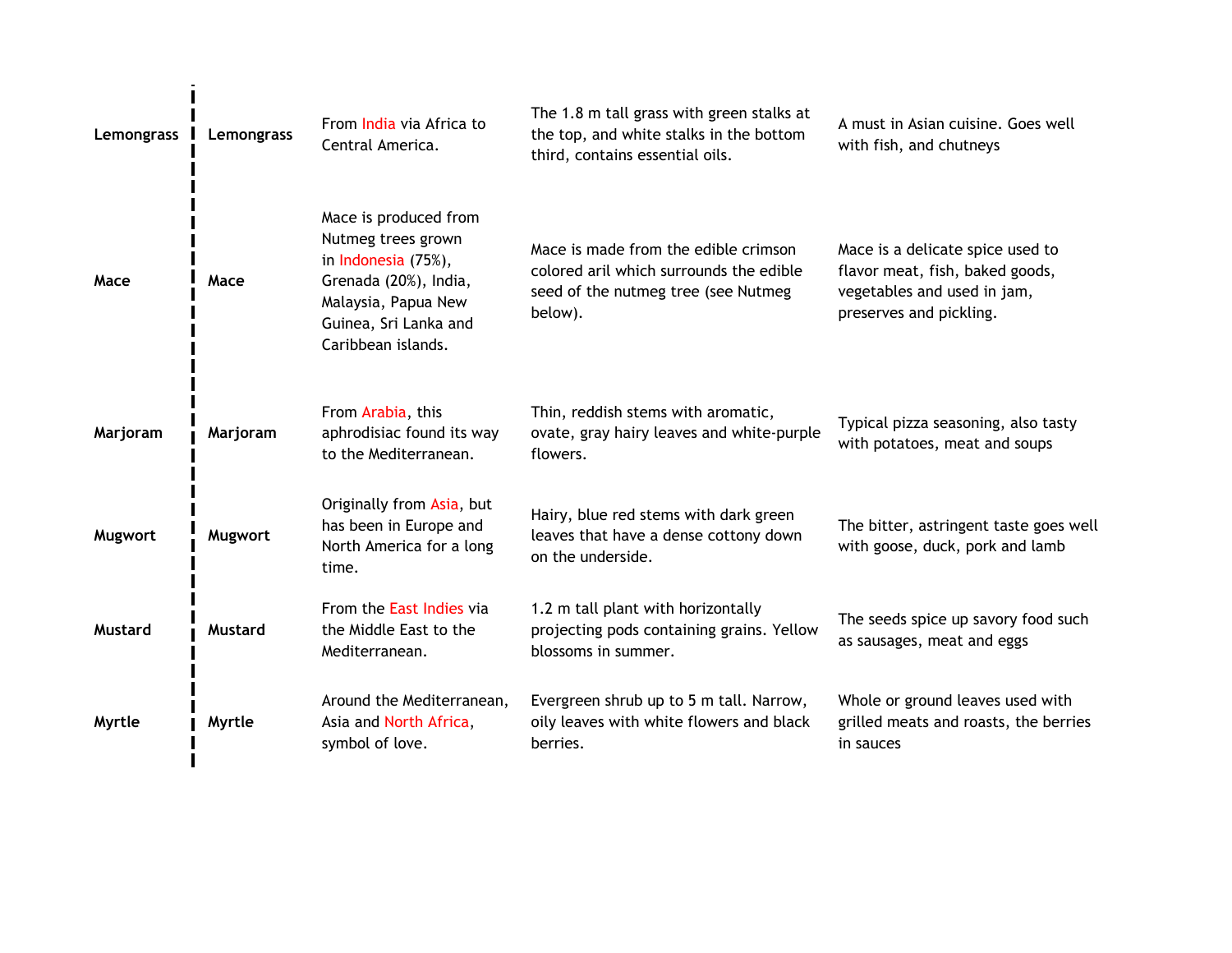| <b>Nasturtium</b>            | Nasturtium                   | Originally from the Andean<br>countries of Peru,<br>Colombia, Bolivia and<br>Ecuador.                                                                                      | Climbing plant growing up to 3 m. Round,<br>bright-green leaves with pretty orange-<br>red flowers.                                                                                                                                                                                             | Mustard-like leaves season cottage<br>cheese, cream cheese and sauces                                                                                                                                                                                                                                                              |
|------------------------------|------------------------------|----------------------------------------------------------------------------------------------------------------------------------------------------------------------------|-------------------------------------------------------------------------------------------------------------------------------------------------------------------------------------------------------------------------------------------------------------------------------------------------|------------------------------------------------------------------------------------------------------------------------------------------------------------------------------------------------------------------------------------------------------------------------------------------------------------------------------------|
| <b>Nutmeg</b>                | <b>Nutmeg</b>                | Nutmeg seeds are<br>produced from nutmeg<br>trees grown in Indonesia<br>(75%), Grenada (20%),<br>India, Malaysia, Papua New<br>Guinea, Sri Lanka and<br>Caribbean islands. | Nutmeg trees, Myristica<br>fragrans (Myristicaceae) can grow up<br>to 20 m (66 ft) tall and live for up to 100<br>years. The edible fruit opens to release<br>the edible nutmeg seed, surrounded by<br>the edible crimson colored aril which is<br>dried to make the spice Mace (see<br>above). | Grated nutmeg is used to flavor<br>potato dishes, rice pudding, pumpkin<br>pie, spicy soups and stews and<br>processed meat dishes. On<br>vegetables to flavor Brussels sprouts,<br>spinach, cauliflower, string beans<br>and cabbage. In mulled drinks<br>including egg-nog. Nutmeg is used to<br>make butter and essential oils. |
| Parsley                      | Parsley                      | From southern Europe<br>through the Alps to<br>northern Europe.                                                                                                            | Bushy rosettes of yellowish green<br>flowers. The roots and leaves have a high<br>vitamin C content.                                                                                                                                                                                            | The leaves add flavor to soups,<br>sauces, eggs, potatoes and salads.<br>One of the most popular herbs and<br>spices.                                                                                                                                                                                                              |
| Pepper                       | Pepper                       | From America to Europe<br>(Spain, the Balkans,<br>Hungary) by Columbus.                                                                                                    | The pepper plant has strong green leaves<br>and ca. 10 cm long, red peppers. Up to<br>60 cm tall.                                                                                                                                                                                               | The dried and ground seeds are used<br>to flavor and spice up many foods                                                                                                                                                                                                                                                           |
| Pepper,<br>green<br>(mature) | Pepper,<br>green<br>(mature) | Monsoon forests of India,<br>Indonesia and Malaysia.                                                                                                                       | Evergreen climbing plant growing up to 9<br>m tall. After 8 years of maturity, it grows<br>berries for 20 years.                                                                                                                                                                                | The green (fresh), black (dried),<br>pickled (green) or ground (black)<br>berries are used for seasoning and<br>sharpening                                                                                                                                                                                                         |
| Pepper, red<br>/ pink        | Pepper, red<br>/ pink        | Grows in Brazil and<br>throughout South America.                                                                                                                           | The pepper tree bears not quite ripe,<br>pink berries which are less sharp and<br>have a sweetish taste.                                                                                                                                                                                        | Milder than green pepper. Perfect for<br>seasoning and sharpening                                                                                                                                                                                                                                                                  |
| (Pepper)<br>mint             | (Pepper)<br>mint             | The cross between water-<br>mint and spearmint is<br>native to Europe.                                                                                                     | Angular stems up to 80 cm tall with<br>serrated leaves (like stinging nettles).                                                                                                                                                                                                                 | Relieves cramps, seasons teas,<br>salads, vegetables and meat                                                                                                                                                                                                                                                                      |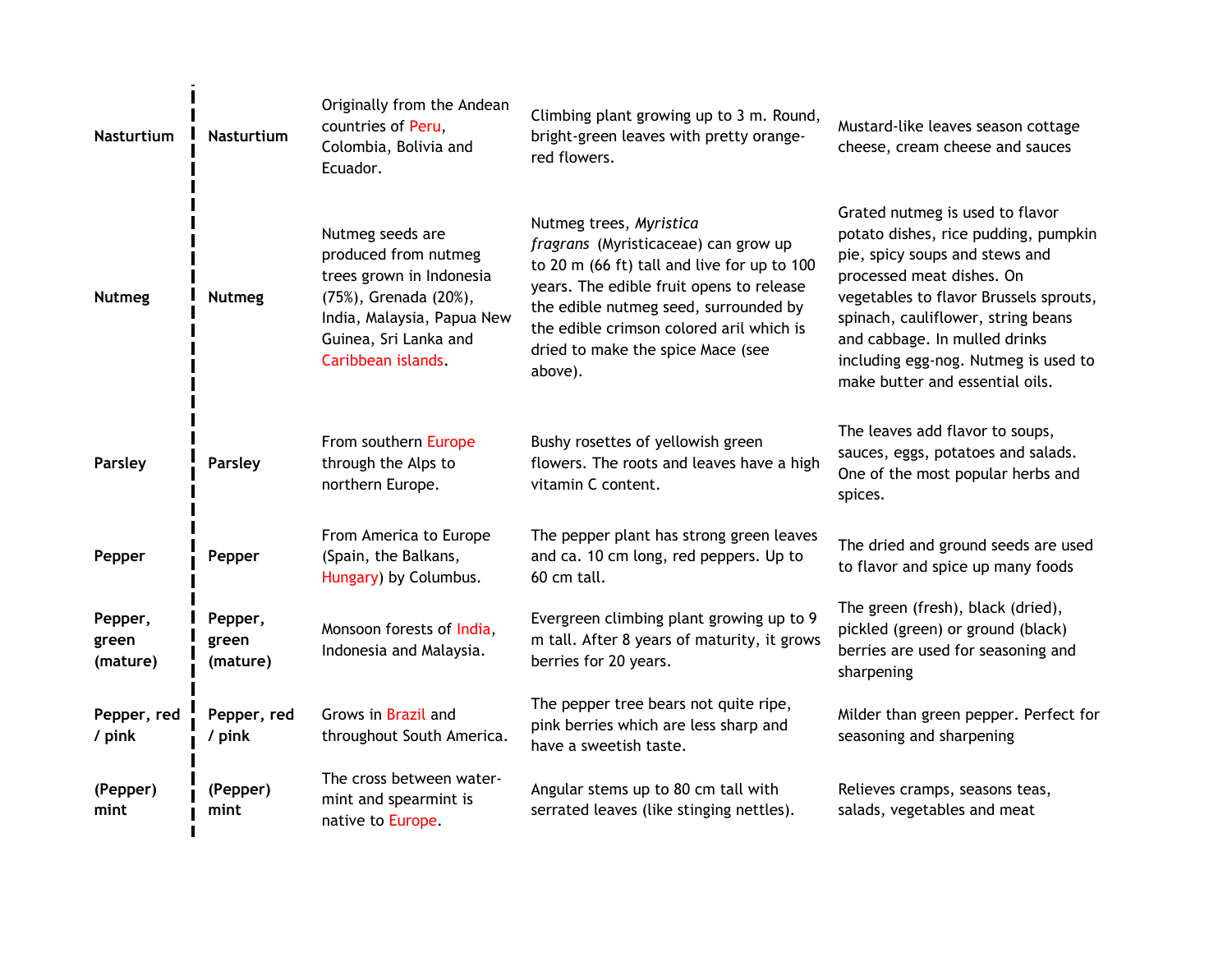| Poppy           | Poppy           | Turkey, Greece and India,<br>also partly from Holland.                               | Thin, wiry stems growing up to 1 m, blue-<br>green leaves bearing purple flowers with<br>capsules.                      | Seeds from capsules used with bread,<br>cookies and cakes                                                                                        |
|-----------------|-----------------|--------------------------------------------------------------------------------------|-------------------------------------------------------------------------------------------------------------------------|--------------------------------------------------------------------------------------------------------------------------------------------------|
| Rosemary        | Rosemary        | From the Mediterranean<br>region, grows wild in<br>coastal areas.                    | Shrub with needle-like, hairy leaves<br>smelling of essential oils. White-pink<br>flowers.                              | The needles season meat, poultry<br>and fish. Also used on potatoes and<br>stew. One of the most popular herbs<br>and spices                     |
| <b>Saffron</b>  | <b>Saffron</b>  | From the Near East, the<br>Moors brought it to Spain<br>and Greece.                  | The 8 cm high perennial is a Crocus<br>which blooms in the fall with violet<br>flowers and red stigmas.                 | Red, dried and rubbed stigmas used<br>in Béchamel sauce, soups and rice                                                                          |
| Sage            | Sage            | Prefers coastal regions of<br>the Mediterranean, but<br>also in Northern Europe.     | Evergreen shrub with gray-green, velvety<br>leaves. In summer purple flowers.                                           | Leaves suitable for soups, meat and<br>fish dishes. Caution advisable - too<br>much of it is toxic. One of the most<br>popular herbs and spices. |
| Salt            | Salt            | From the sea (contains 3%<br>salt), from the earth, and<br>from the Himalayas.       | White salt has been chemically cleaned,<br>natural salt has a grayish tinge. In the<br>past used as a means of payment. | The "white gold" is used in almost all<br>dishes                                                                                                 |
| Savory          | Savory          | Eastern Mediterranean<br>region. Today in Central<br>Europe, West Asia and<br>India. | Bushy herbal plant that grows up to 50<br>cm tall, long, narrow leaves, flowers pink<br>to purple.                      | Reduces bloating and therefore<br>suitable for legumes, meat and fish                                                                            |
| <b>Tamarind</b> | <b>Tamarind</b> | From Ethiopia to India and<br>then to the Mediterranean<br>and Central America.      | Up to 25 m tall, evergreen tree with<br>pinnate leaves and up to 20 cm long,<br>brown pods.                             | Used much like lemon juice or<br>vinegar for fish, meat, vegetables<br>and rice                                                                  |
| <b>Tarragon</b> | <b>Tarragon</b> | From Russia to the<br>Mediterranean.                                                 | Slender stems with narrow, elongated<br>leaves, rarely blooms in northern climes.                                       | Enhances poultry and fish, salads,<br>soups, sauces, pickles, vinegar and<br>oil                                                                 |